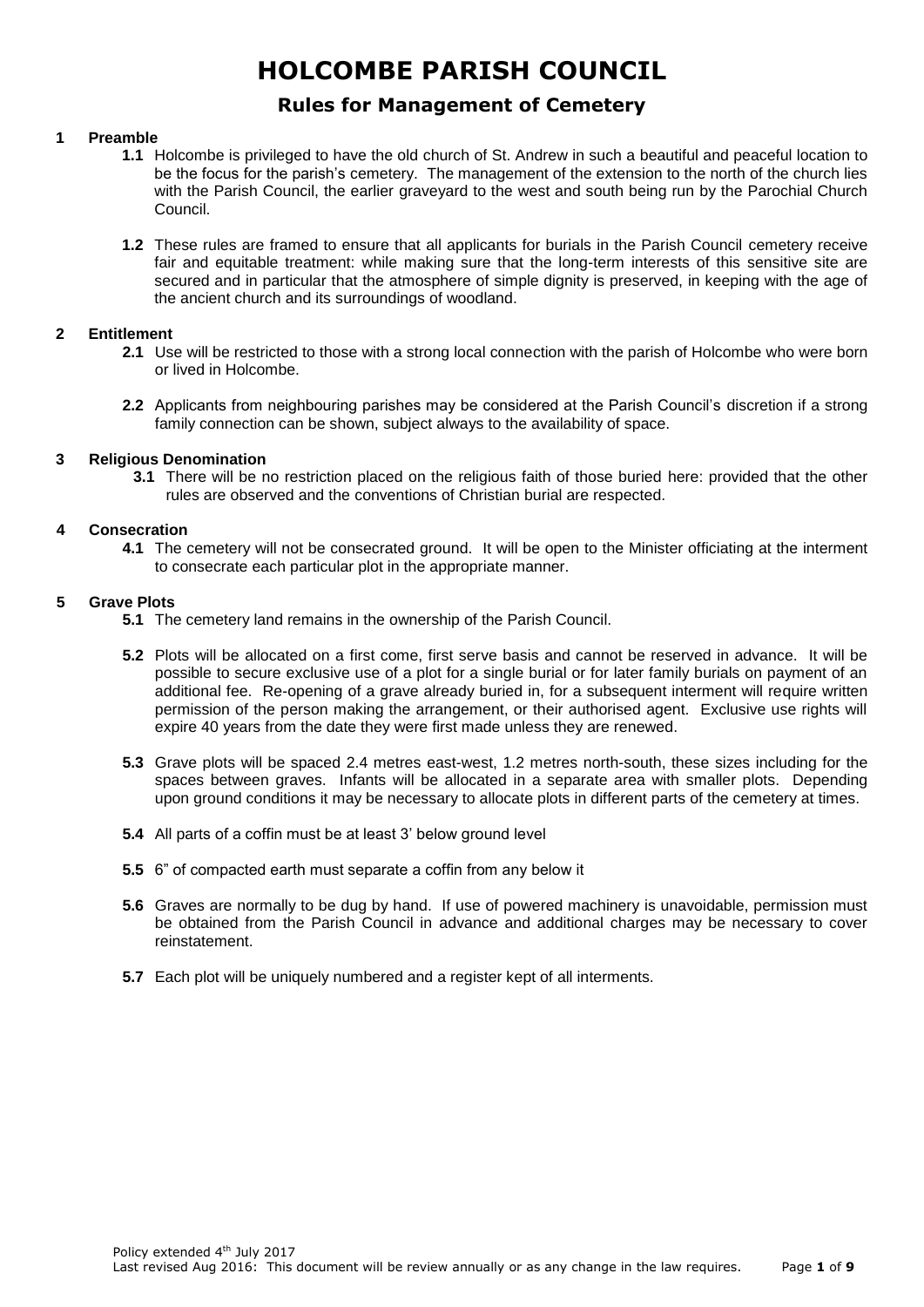# **Rules for Management of Cemetery**

## **6 Interments**

- **6.1** Applications for allocation of a grave space must be made in writing using the Holcombe Parish Council application form at least 48 hours before starting work on any grave. Applications by telephone only will not be acted upon. The Clerk will acknowledge the request and state the fee. The Clerk will confirm the arrangement and allocate a grave space on receipt of the certificates required by law. Times available for funerals are 10.00 to 16.00 during the winter months and 10.00 to 18.00 when British Summer Time is in force. No funerals will be permitted on Sundays or Public Holidays. Times fixed for funerals refer to the time of arrival of the procession at the cemetery.
- **6.2** The person organising the funeral must arrange for:
	- A priest, minister or other person to officiate
	- Excavation of the allocated grave or cremation space
	- Sufficient bearers to convey the coffin with due reverence
- **6.3** Persons bear coffins at their own risk. The Council accepts no liability.
- **6.4** Interment may only take place when the funeral director confirms receipt of the Council's fee.
- **6.5** No-one acting on behalf of the Council may accept a gratuity.
- **6.6** Other rules:
- The Council's permission is needed before scattering cremated ashes
- No coffin may be opened, interred open or removed
- Only HM Coroner, the Courts or a Chief Constable may order removal of a body
- Only the Home Secretary may order an exhumation
- **6.7** If, in the Clerk's opinion, there is a dispute or doubt over ownership of the Grant, the Council reserves the right to refuse, cancel or delay any burial or interment.

### **7 Cremations**

- **7.1** Cremation plots will be 600mm square, this size to include the walkway between plots. Plots will be allocated on a first come, first served basis and cannot be reserved in advance. It will be possible to secure exclusive use of plot for a single or subsequent interment: exclusive use conditions apply as for grave plots (see paragraph 5.2). Subject to the restrictions on the space available for memorials, the Parish Council places no limit on the number of interments in a single cremation plot.
- **7.2** All burials of cremated remains should be in a container that will disintegrate in contact with the soil, or be poured into a sufficient hollow in the ground and then covered with soil. 'Burial' does not include scattering in the air or on the surface. Scattering is not permitted within the cemetery. In addition to interments in the area designated by the Council for cremated remains, ashes may also be buried in an existing designated grave plot, under the same conditions as otherwise for multiple uses of graves (see paragraph 5.2).
- **7.3** Subject to availability of space and otherwise qualifying under 'Entitlement', memorials may be installed for those whose ashes have been scattered elsewhere, or whose remains cannot be returned to Holcombe for some reason.

## **8 Rights of Way**

**8.1** A right of way has been granted by the Diocese, through the old graveyard solely for the use of the cemetery for its intended purpose; i.e. Interments and visitors to the graves. No general right of way is established by this use. No restriction is placed on which hours or days of week the cemetery is open, other than only between sunrise and sunset.

#### **9 Prevention of Nuisance**

**9.1** Dogs are only permitted in the cemetery on leads and owners must pick up after them. Children under the age of 12 must be accompanied by a responsible adult. Wilful damage, the playing of sports or games, wilful and unlawful disturbance to burial parties or individual mourners, or committing any kind of nuisance within the cemetery are liable for prosecution for every such offence.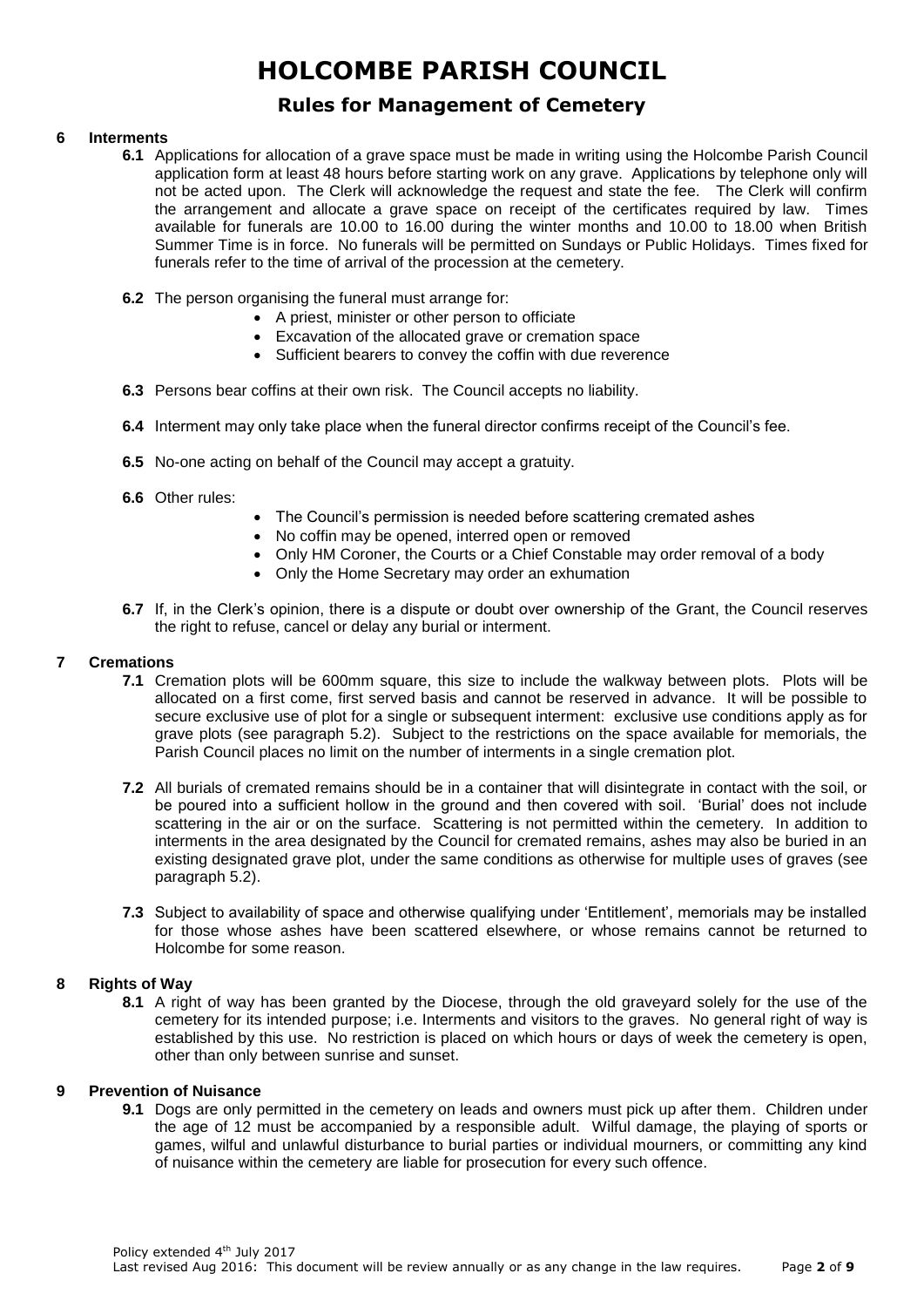# **Rules for Management of Cemetery**

## **10 Firearms**

**10.1** Carrying and discharging firearms are permitted only for military burials taking place with official sanction: permission must be obtained from the Parish Council in advance.

### **11 Monuments & Benches (Max of 4 benches in the cemetery)**

- **11.1** Monuments are to be placed at the west end of grave plots, or within the designated area for cremation plots. Benches will be placed away from grave plots and may be relocated as required. No memorial may be installed without the exclusive use fee having been paid and only with advance written permission of the Parish Council. Details of the regulations governing memorials are at Annex A.
- **11.2** The Parish Council requires that designs of monuments & benches be submitted for approval in advance with the correct fee. The Council will need full details of the inscription: while the Council has no objection in principle to the use of nick-names and family endearments it reserves the right to refuse inscriptions considered unsuitable, at the Council's absolute discretion.
- **11.3** The Council allows only masons listed in the *British Register of Accredited Memorial Masons* or in the *Register of Qualified Memorial Fixers* to erect or work on memorials*.*
- **11.4** Memorials erected with the Council's permission remain at the sole risk of the owner*.* The Council takes no responsibility for any damage, however, caused.
- **11.5** An owner is responsible for keeping the memorial in good repair. If an owner fails to do this, the Council may repair or remove the memorial and recover costs.
- **11.6** Funeral directors are responsible for:
	- Digging the grave, making a tidy temporary soil heap and back filling
	- Placing a marker on the grave that shows clearly the name of the deceased
	- Ensuring that digging machines do not damage grass, paths or gates
	- Ensuring removal from the Cemetery of all surplus soil, materials and waste
	- Levelling the grave surface within 3 months of interment
	- Maintaining and levelling grass on the grave for 12 months
- **11.7** The Council has overall legal responsible for Cemetery safety and must ensure, as far as reasonably practical, it maintains both in a safe condition.
- **11.8** A memorial mason is legally liable for the work he or she carries out.
- **11.9** The Council's policy and procedures follow the guidance from the *Institute of Cemetery and Crematorium Management (ICCM)*.

## **12 Safety inspections**

**12.1** The Council will:

- Inspect the safety of all memorials once every five years
- Give at least 28 days' notice of an inspection and invite the public to attend
- Communicate via its website and noticeboards, at the Cemetery and in the Parish magazine
- Monitor each year any memorials assessed as not fully stable
- Keep records of memorial inspections and results

**12.2** A trained councillor will lead each five-year visual inspection and hand test of stability.

**12.3** The Council prohibits lone working, requires wearing of suitable gloves and footwear and demonstration by the lead councillor of the safe technique of hand testing memorials.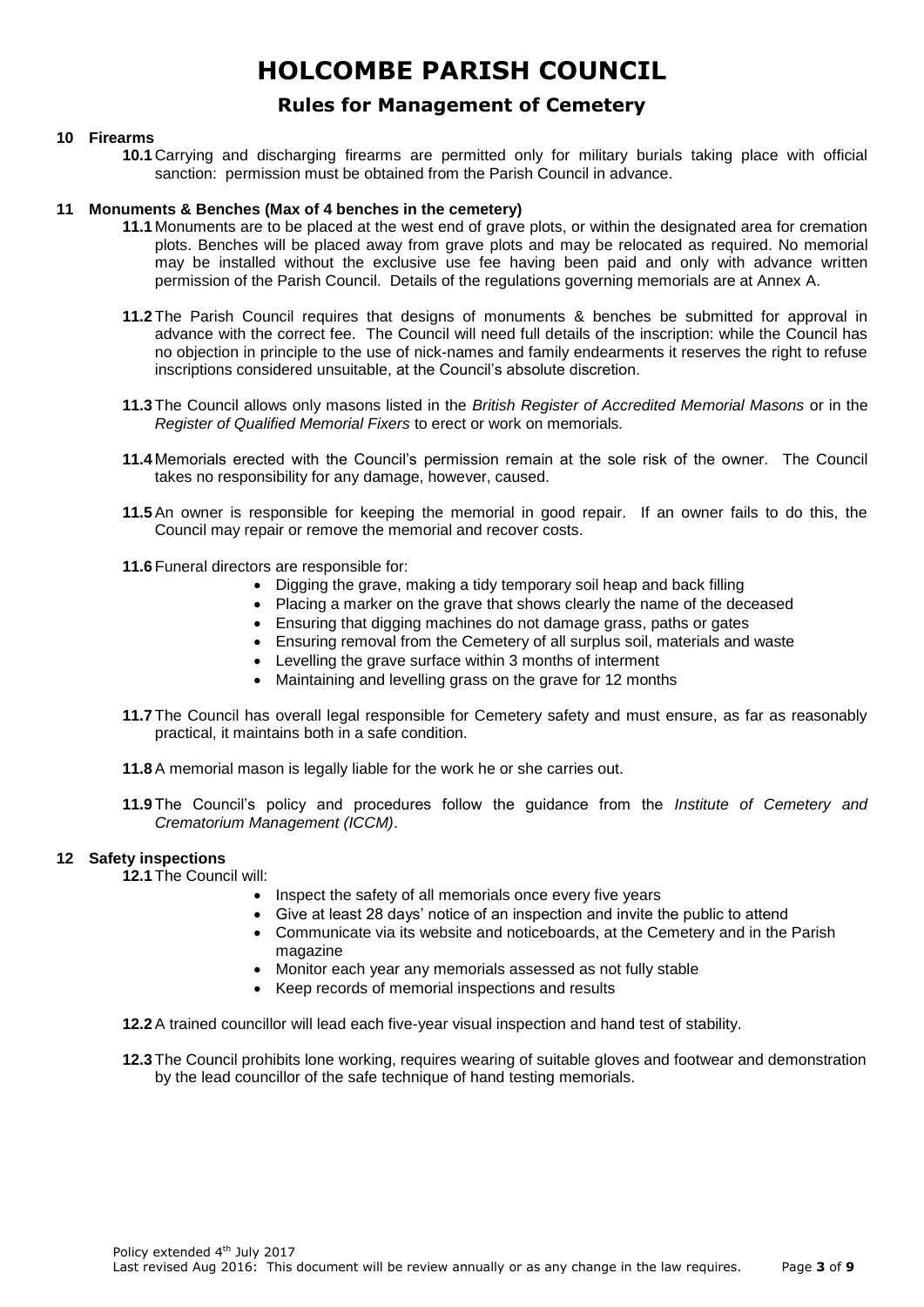# **Rules for Management of Cemetery**

- **12.4** Memorials will be assessed using the *ICCM* procedure and assigned a risk priority:
	- Priority 1 immediate action required to make memorial safe or stop public access
		- Priority 2 no immediate danger but not fully stable so monitor each 12 months
		- Priority 3 perfectly stable so inspect in five years
- **12.5** A dangerous or unstable memorial is one that will move and continue to fall to the ground with an exertion of a force of 25kg or less.
- **12.6** The Council will use a temporary support system to make safe such memorials.

**12.7** The Council will then:

- Place a notice on the memorial warning that it has been found to be unsafe
- Contact all the owners it can and ask each to make the memorial permanently safe
- Publish inspection results on its website, noticeboards and at the Cemetery
- **12.8** If needed, the Council will make a further attempt to contact owners after 3 months. With no response or a negative, the Council, at its discretion, will make the memorial permanently safe by partial burial, removal, repair or other means.

### **13 Maintenance and care**

**13.1** Memorial owners are responsible for the care of memorials they have erected.

- **13.2** The Council maintains grass, paths and all other aspects of the Cemetery.
- **13.3** The Council expects owners and those caring for graves to:
	- Remove within 30 days any floral tributes etc. laid on the grave at the funeral
	- Put dead flowers, wreaths, weeds etc. from graves in the refuse bin
	- Use artificial flowers only from 1 November to 31 March, then removing them
	- Keep the grave space neat and tidy
- **13.4** Trees, shrubs and other perennials must not be planted without express permission of the Parish Council.
- **13.5** No ornamental edging of any sort is permitted around the grave mound.
- **13.6** Grave plots may however be planted with native early spring bulbs, but only aconite, snowdrop and crocus may be planted without specific permission
- **13.7** The Council reserves the right to remove any unsightly items from graves.
- **13.8** Council consent is required to plant, fell, prune or otherwise alter any tree or shrub.
- **13.9** The Council reserves the right to prune, cut down or remove any unauthorised plants.

## **14 Decoration of Graves.**

- **14.1** No glass or china ornaments or vases are allowed. Deer have been known to eat flower arrangements within the Cemetery. An experienced gardener has suggested the following plants which deer don't seem to like:
	- **Fuchsias**
	- Sedums
	- Winter heathers
	- Hydrangeas &
	- Heathers
- **14.2** It was also suggested that anything spiky or prickly such as holly mixed in with a display might also act as a deterrent.
- **14.3** Vases are permitted that will fit within the slab on which the headstone is mounted or, for cremations, within the areas designated for the memorial. Vases for graves should not be taller than 300mm and for cremations 150mm, but may be smaller if desired; they should be of a design that will not blow over.

#### **15 Neglected Graves.**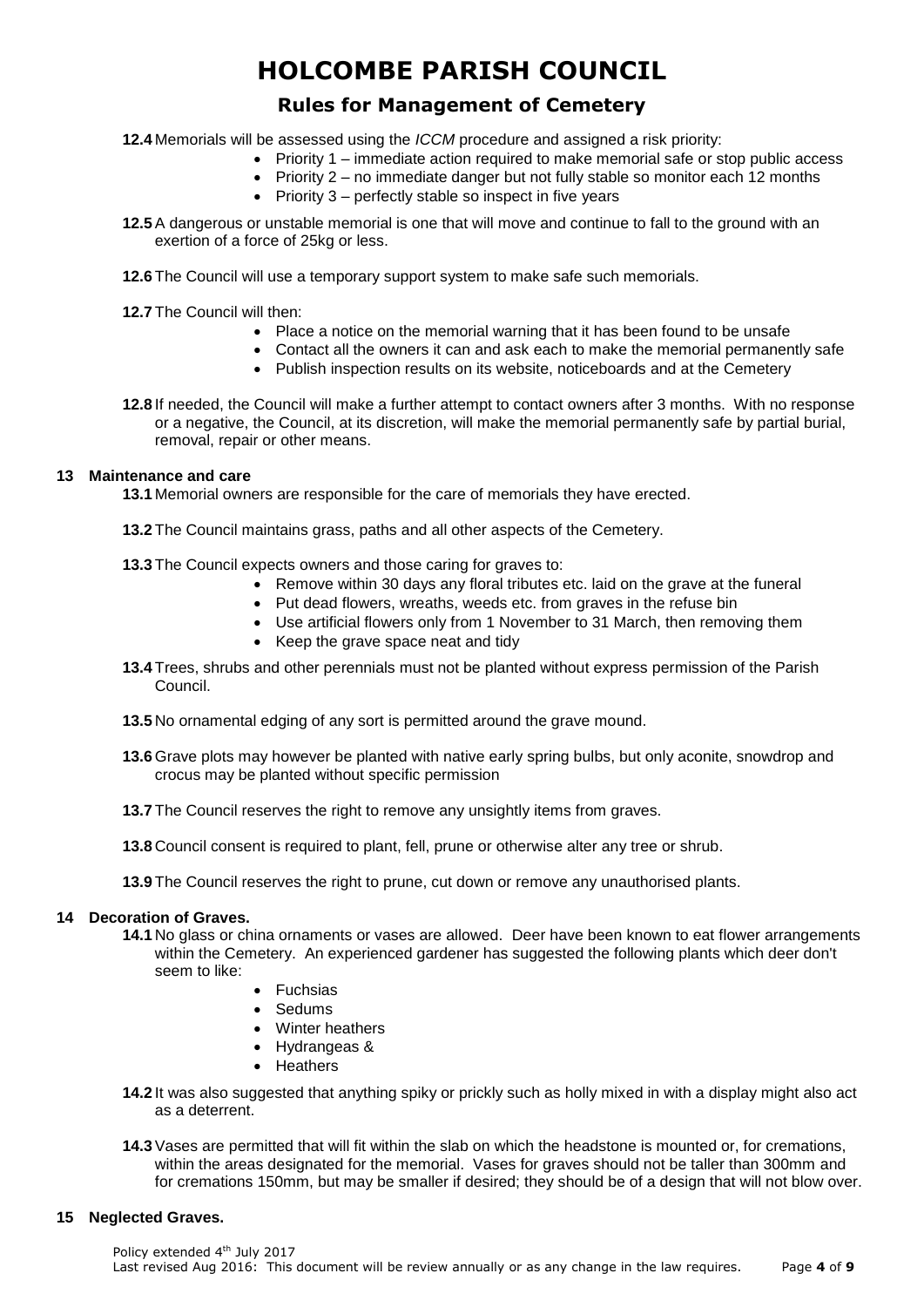# **Rules for Management of Cemetery**

**15.1** The Parish Council reserves the right to clear untended graves of neglected decorations, having first given one calendar month's notice to the grave owner or their authorised agent at their last recorded address.

### **16 Water Supply**

**16.1** There is no water supply available at the cemetery: users must provide their own if wishing to water flowers, clean memorials, etc. Glass or china containers should not be used as water carriers and must not be left behind in the cemetery. Abandoned water carriers will be disposed of.

#### **17 Waste.**

- **17.1** All dead flowers, wreaths, trimmings or other refuse must be taken away or placed in the container provided. No refuse of any sort is to be thrown over the wall or hedge.
- **17.2** Surplus sub-soil arising is to be removed from the site and not accumulated within the cemetery nor on adjoining land. Undertakers and gravediggers are to allow for this disposal in their fees.

#### **18 Scale of Fees.**

**18.1** The charges are listed separately. The scale of fees will be reviewed annually in April of each year by the Parish Council.

#### **19 Payments to Undertakers, Gravediggers, Memorial Masons, etc.**

**19.1** The Parish Council will not themselves employ any of these trades and users must arrange to make payment direct.

#### **20 Correspondence.**

**20.1** All communications should in the first instance be directed to the Clerk to the Parish Council. In emergency, contact may be made with the Chairman of the Parish Council, or any other Councillor in their absence.

**20.2** Copies of this document go to:

- Local ministers for C of E, Methodist and RC churches
- Clerk to Parochial Church Council.
- Clerks to neighbouring Parish Council.
- MDC Environmental Services
- Local undertakers, memorial masons, gravediggers
- Adjacent landowner
- Holcombe Parish Website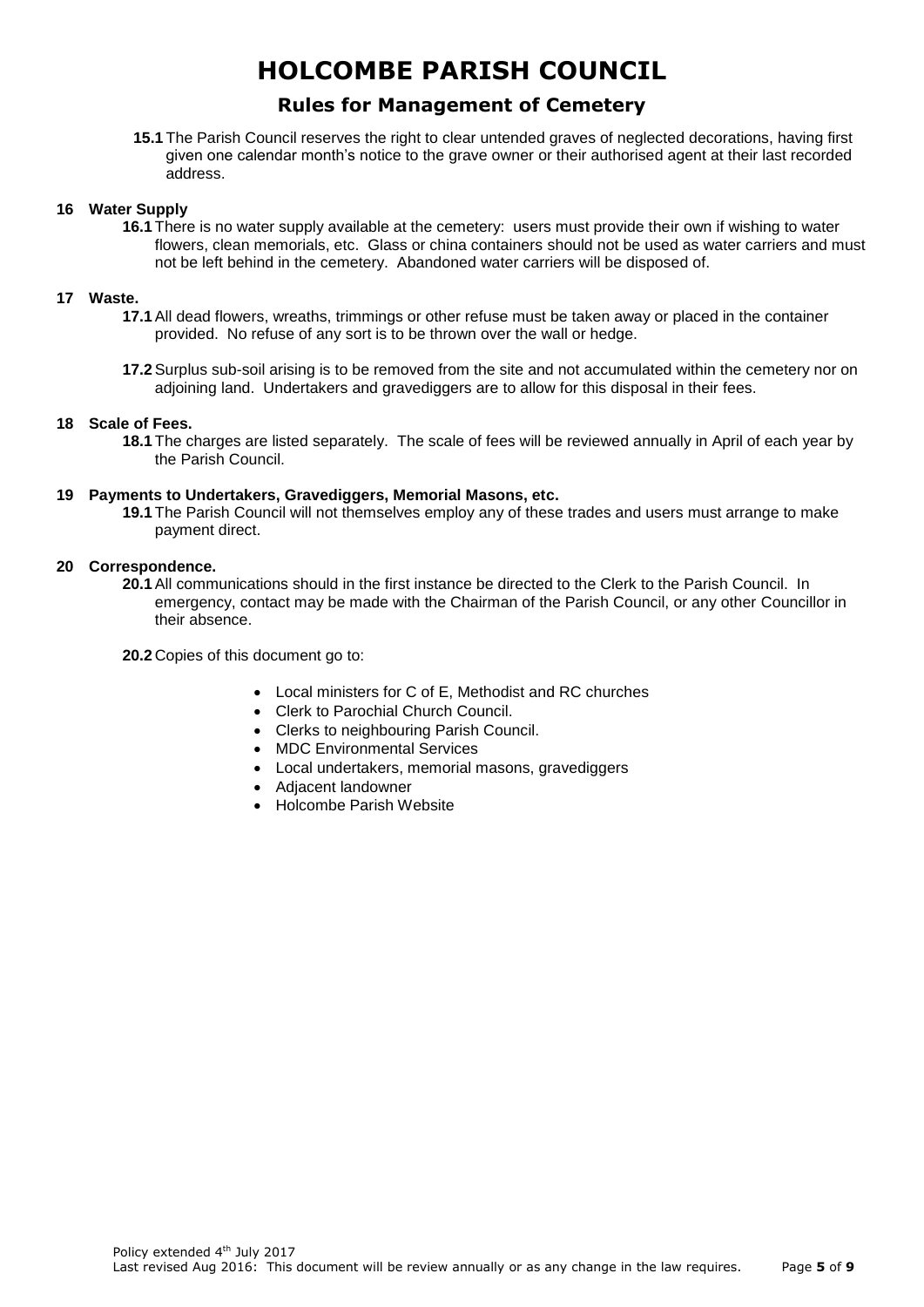## **Rules for Management of Cemetery**

## **Annex A**

#### **Memorials and Benches**

- A1 No headstone, tablet, monument or bench may be brought into the cemetery without the written permission of the Parish Council. All memorials must be permanently marked with the number of their allocated grave or cremation plot. All headstones must be installed with their front face in alignment with the first headstone in that line *(if the headstone is the first of a new line then as directed by the clerk to the Parish Council).*
- A2 No horizontal ledgers, kerbs, railings, stone or other chippings etc. are permitted.
- A3 Memorials may not include pictures, photographs, bird baths or statues.

#### **Headstones**

A4 Maximum dimensions 1000mm high x 700mm wide x 100mm thick

Minimum dimensions 750mm high x 500mm wide x 75mm thick.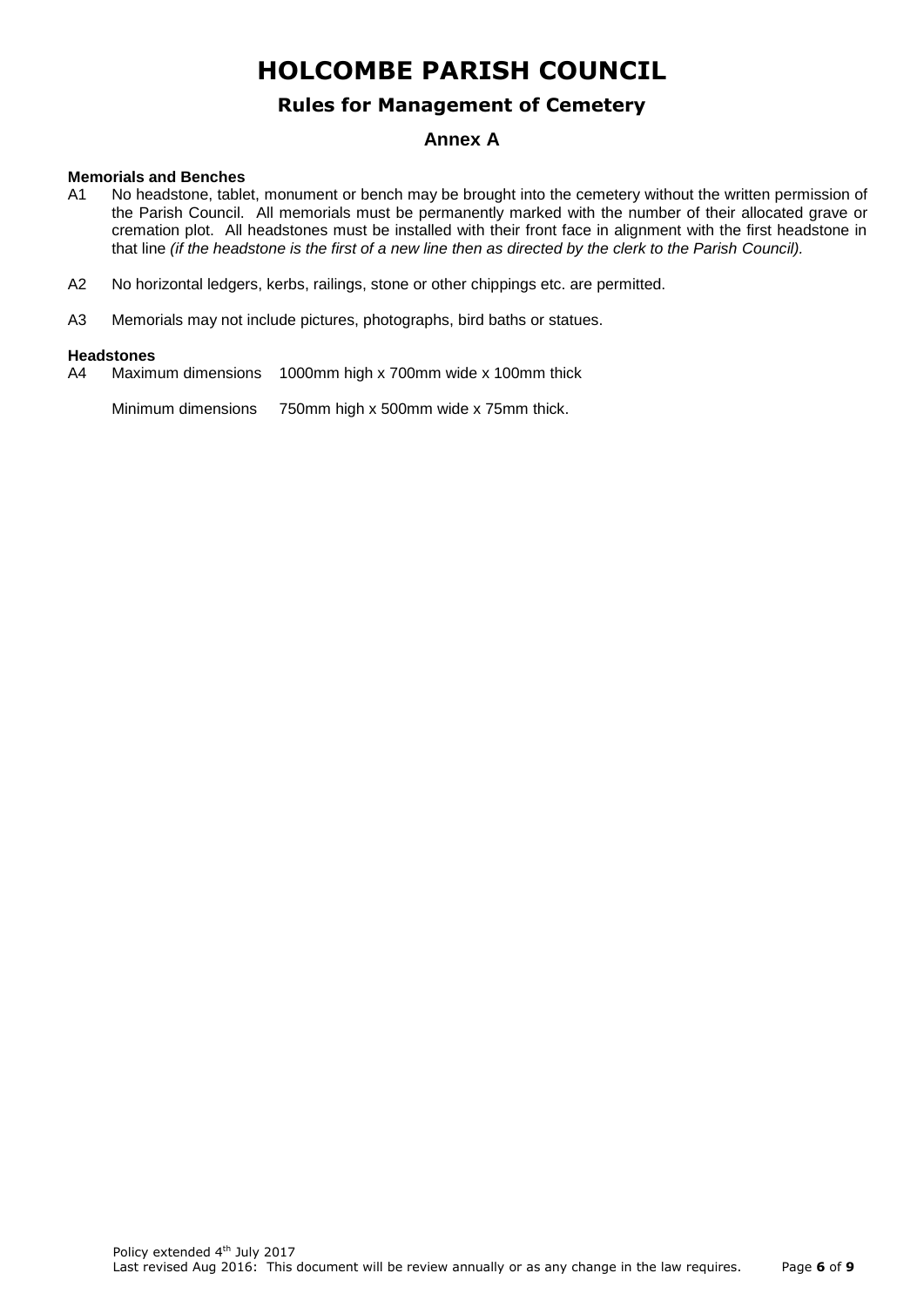## **Rules for Management of Cemetery**



- A5 A base forming an integral part of the design of a headstone is permitted if it does not extend more than 50mm to the rear and sides, with 200mm to the front beyond the headstone.
- A6 The headstone shall be fixed in all cases on a foundation slab (not necessarily of quarried stone) which is itself fixed flush with the turf and extends by a minimum of 75mm clear all round. Maximum plan area of slab is 1000mm N-S and 500mm E-W.
- A7 Monuments may be of natural stone or wood. Stones traditionally used in local buildings or for gravestones in local churchyards or closely similar to them in colour and texture are strongly preferred.
- A8 Stones shall not be polished in any way so as to reflect. Black granite, pearl granite, white or black marble, plastics, synthetic materials of any sort, reconstructed stone, tiles, ceramics, or metals are not allowed.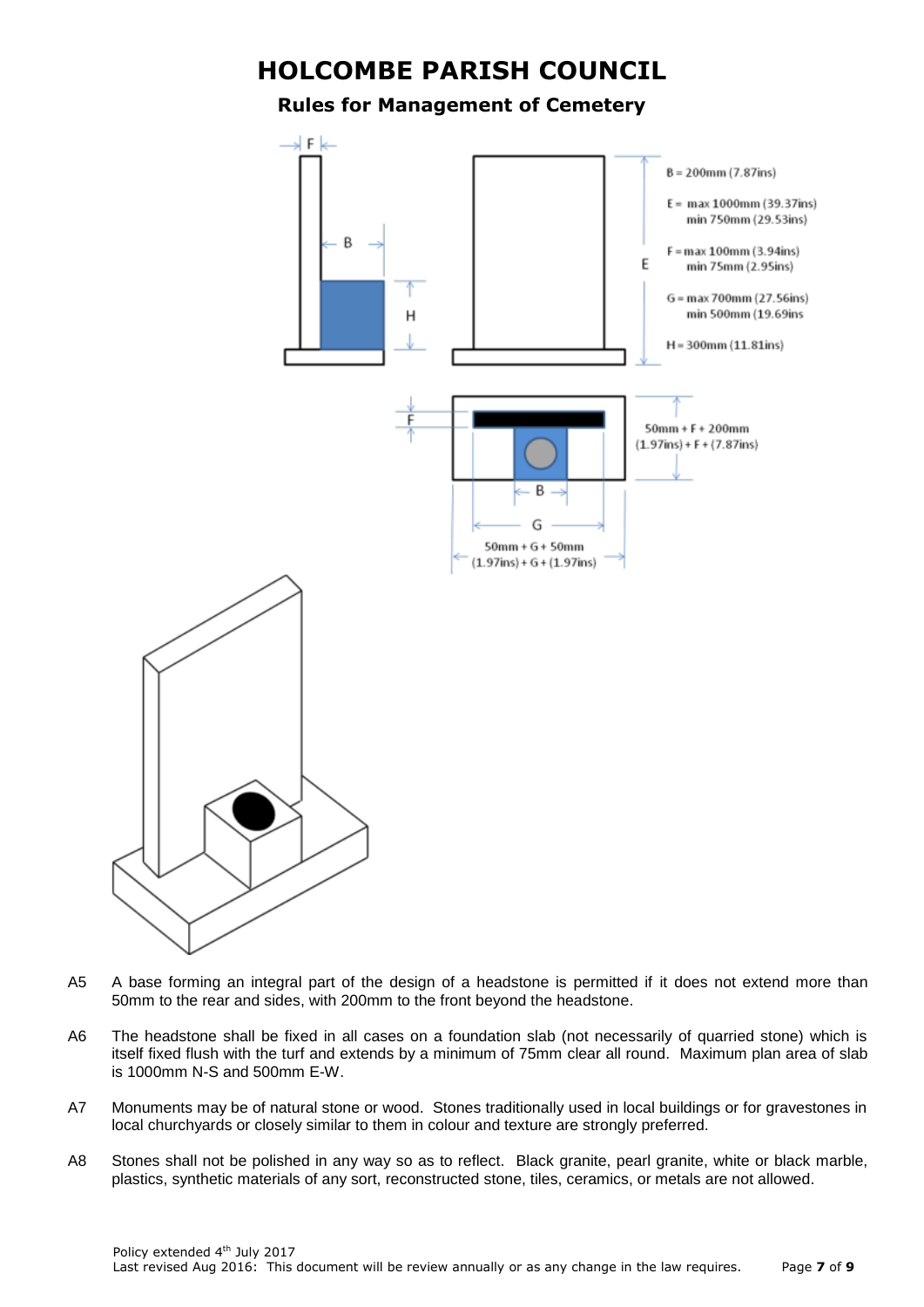# **Rules for Management of Cemetery**

- A9 Lettering must be inscribed into the material of the headstone and not built up, nor inscribed on a separate material which is affixed to the headstone.
- A10 No advertisement or trade mark shall be inscribed on a monument, with the exception of the mason's name which may be inscribed at side or rear of the headstone in unpainted letters no more than 13 mm high. No hewing or dressing of memorials will be permitted in the cemetery. Installation of memorials must take place in normal working hours, and not on Sundays or Public Holidays. Any person working on memorials in the cemetery must carry identification and a copy of the Parish Council's permission, which will not be given without evidence of adequate public liability insurance.
- A11 Memorials and benches must be kept in good repair by the owner and if not so kept they may be removed in the interests of safety at the Council's discretion.

#### **Vases**

A12 Maximum size of 300mm high x 200mm x 200mm for use on grave plots: half that size to mark interment of ashes. Vases may only be placed at the head of the grave, within the area of the mounting slab.

### **Memorials for Ashes**

A13 Restrictions on materials and inscriptions for headstones apply equally for markers for ashes. For single interment a plain, predominantly horizontal plaque of maximum plan area 200mm x 300mm is permitted; inscriptions should be in landscape format. For subsequent interments a second 200mm x 300mm plaque may be added within the designated area, or a 400mm x 300mm single tablet may be substituted, leaving space for subsequent inscriptions if desired. One small vase only may be placed within the area allocated for the plaque.